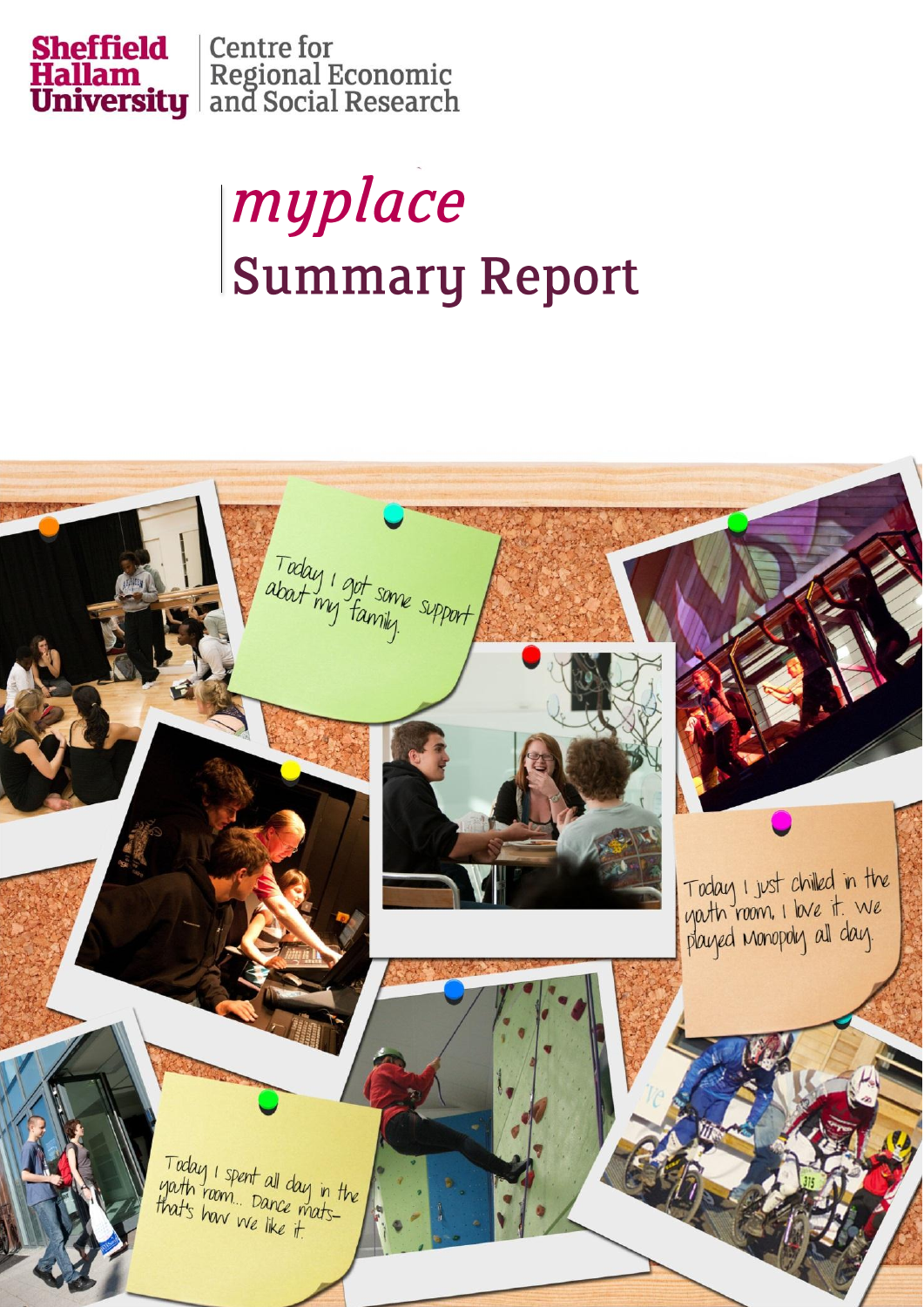# *myplace Evaluation* **Summary Report**

#### *Centre for Regional Economic and Social Research (CRESR)*

*Nadia Bashir, Elaine Batty, Chris Dayson, Sarah Pearson, Elizabeth Sanderson, Ian Wilson*

*Centre for Education and Inclusion Research (CEIR)*

*Lucy Clague, Eleanor Formby, Claire Wolstenholme*

**March 2013**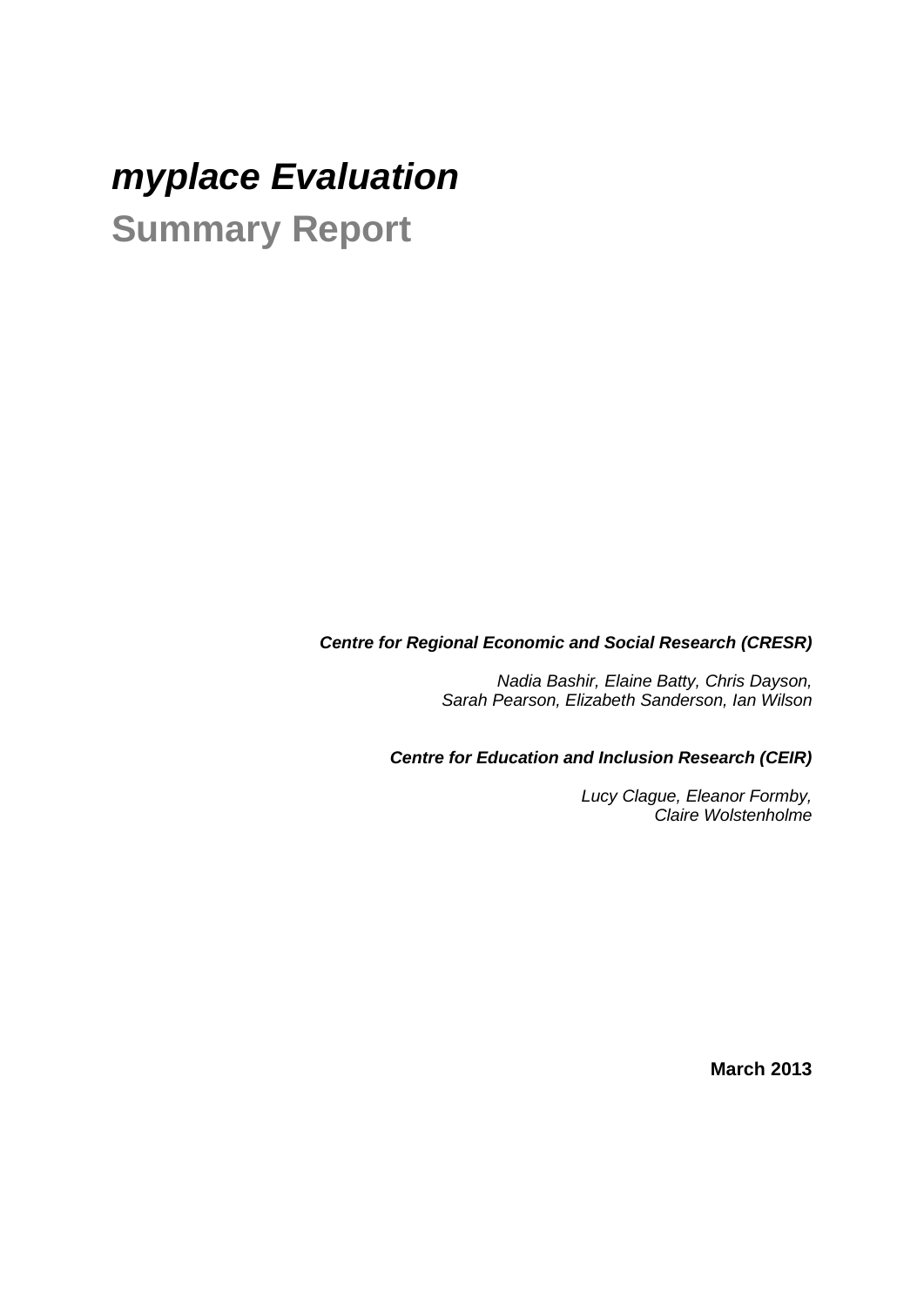# **Acknowledgements**

-

Thanks to those at the Big Lottery Fund, Department for Education and in *myplace* centres who contributed time and expertise, participated in interviews and provided data and documentation. Particular thanks are due to the administrative team in CRESR, and the staff in participating *myplace* centres, for their support in administering the young people's survey.

Thanks also to the Research Manager at the Big Lottery Fund, Renu Verma, and to members of the Evaluation Steering Group<sup>1</sup> for their assistance in guiding the evaluation.

Finally, thanks to Young Advisors in Rotherham for their help in designing the young people's survey.

The findings and recommendations expressed in this report are the authors' own and do not necessarily represent those of the Big Lottery Fund or the Department for Education.

<sup>1</sup> Steering group members were Richard White, Department for Education (Chair); Mandy Barnett, MB Associates; Fazia Chaudry, The National Council for Voluntary Youth Services; Sarah Cheshire, Big Lottery Fund; Tim Crabbe, Substance; Jon Eastwood, Big Lottery Fund; Kiran Egan, Department for Education; Nigel Godfrey, University of East London; Bethia McNeil, Young Foundation; Gareth Morrell, NatCen; Sarah Nash, Big Lottery Fund; Shelagh O'Connor, New Horizon Youth Centre; Steven Pryse, The National Council for Voluntary Youth Services; Laverne Sampson, Big Lottery Fund; Alex Strutz, The National Youth Agency.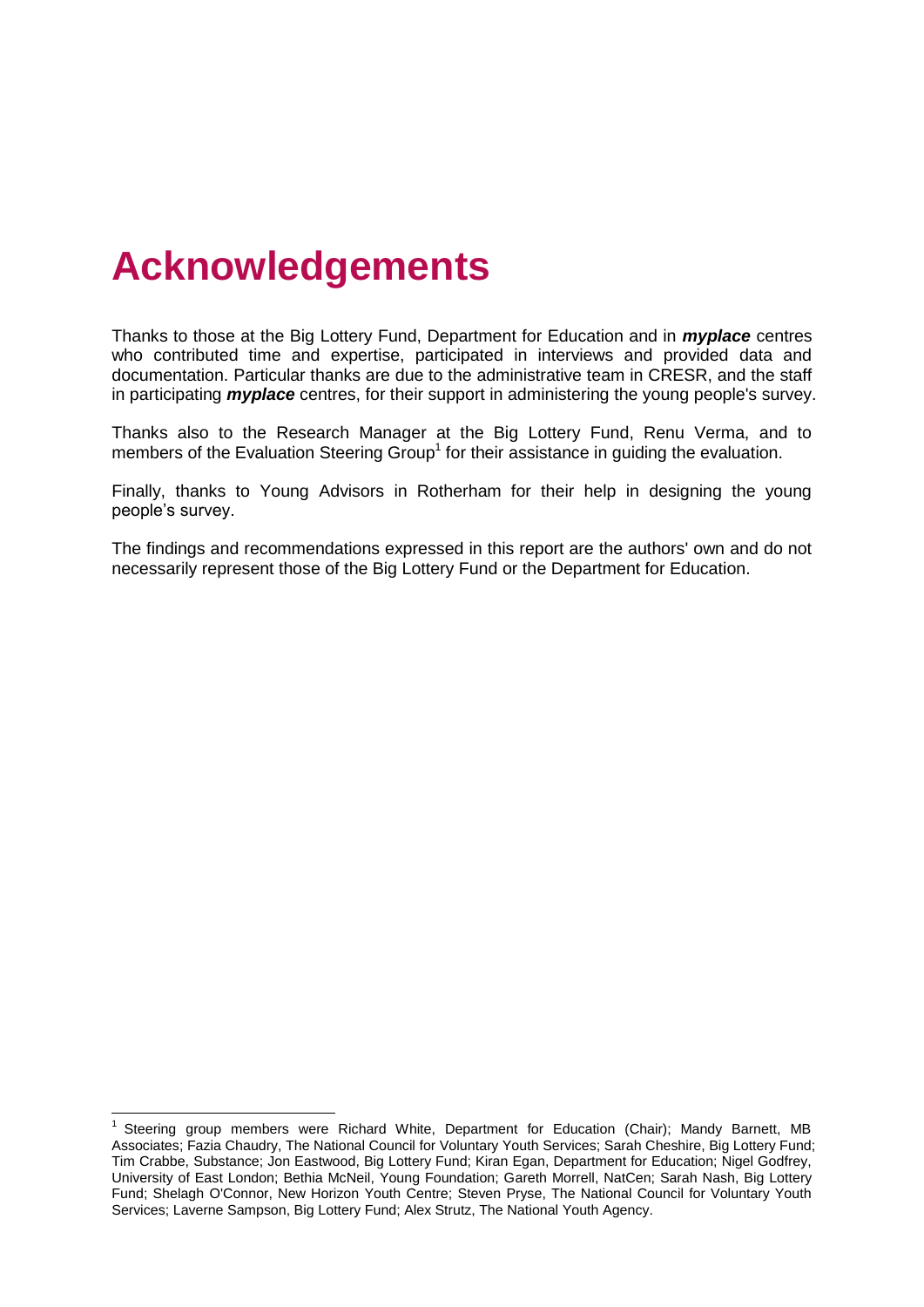# **Contents**

# **List of Contents**

# **List of Tables and Figures**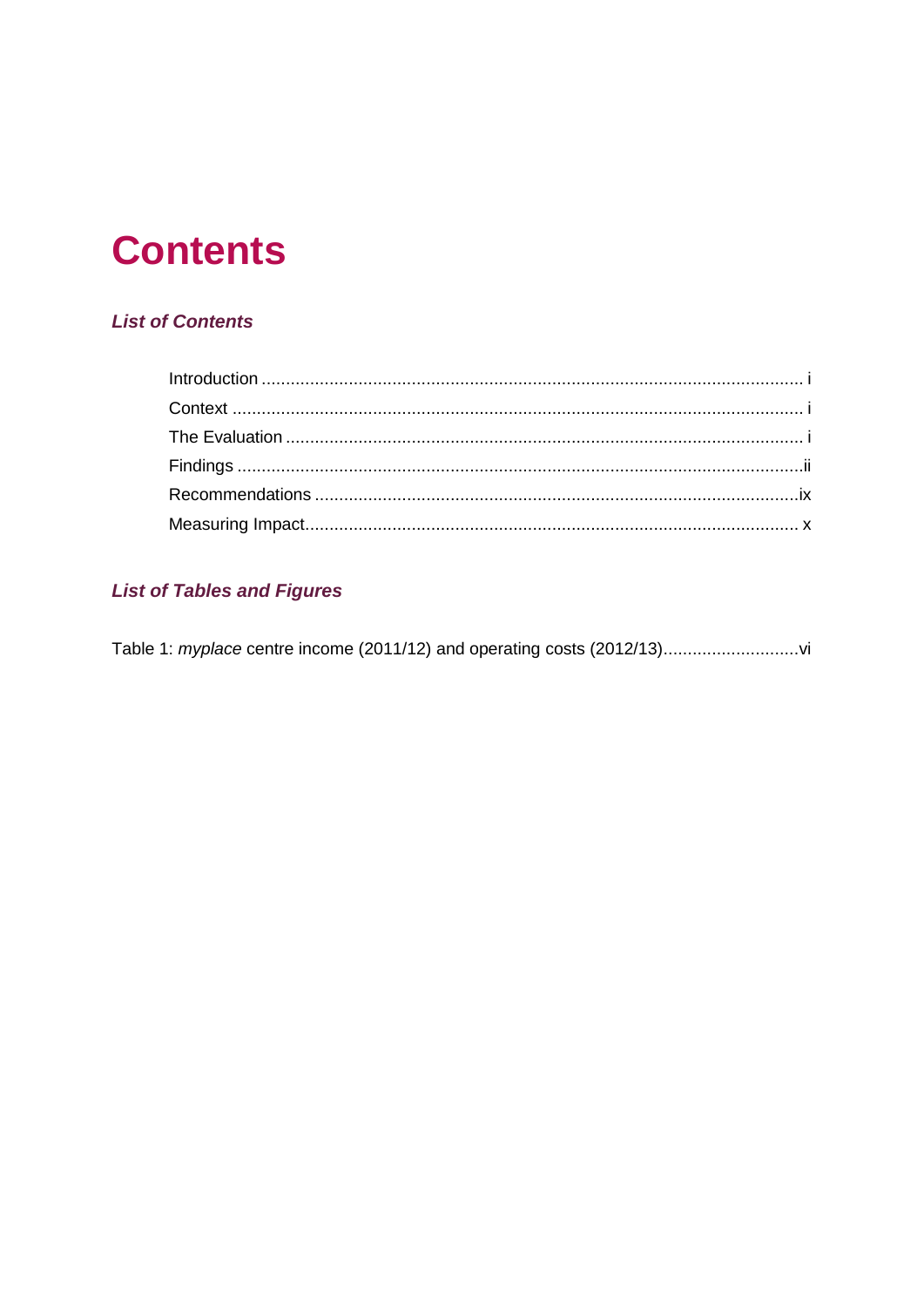#### <span id="page-4-0"></span>**Introduction**

The Centre for Regional Economic and Social Research (CRESR) and the Centre for Education and Inclusion Research (CEIR), both at Sheffield Hallam University, have carried out an evaluation of the *myplace* programme on behalf of the Big Lottery Fund (BIG) and the Department for Education (DfE).

The *myplace* programme has provided capital funds for the development of new and improved youth centres. Projects have been developed in partnership across the public and voluntary and community sectors (and in minority of cases also with private sector investors) working with young people to develop centres which aim to meet the needs of young people in a financially sustainable way. Grants range between £1 million and £5 million and the first awards were made in 2008. By the time central Government funding for the programme comes to an end in March 2013, approximately £240 million of *myplace* funding will have been awarded to 63 projects across England. At the time of reporting 53 centres are open to young people.

The programme has four outcomes:

- more young people, parents and communities feeling that they have attractive and safe places to go in their leisure time where they can get involved in a wide range of activities
- more young people, particularly the most disadvantaged, participating in positive leisure time activities that support their personal and social development
- more young people having access to information, advice and guidance services from within places they feel comfortable
- stronger partnership working between local authorities and their third, private and public sector partners to plan, deliver and operate financially sustainable facilities with, and for, young people.

## <span id="page-4-1"></span>**Context**

*myplace* is a product of the policy priorities of a previous administration and recent changes in the political and fiscal climate have affected the development and implementation of the programme. Youth services are in a period of transition, in which there is service reorganisation driven by the current Government's Positive for Youth priorities but also by cuts in public sector budgets. The centres are opening in a time of overall reductions in the funding of youth services, and of open access provision in particular, and this creates particular challenges in relation to generating revenue income.

There is a lack of recent reliable evidence on the impact of youth centres. Current evidence suggests that participation in positive activities is linked to a range of positive outcomes but much of the evidence fails to link these outcomes to specific interventions.

## <span id="page-4-2"></span>**The Evaluation**

The evaluation was carried out between November 2011 and March 2013 and has addressed three main questions:

- what are *myplace* centres and other youth centres/ facilities in which capital funding has been invested achieving and what is best practice in measuring impact?
- what are the on-going costs of provision and how should this inform future investment decisions by local authorities and others considering establishing youth centres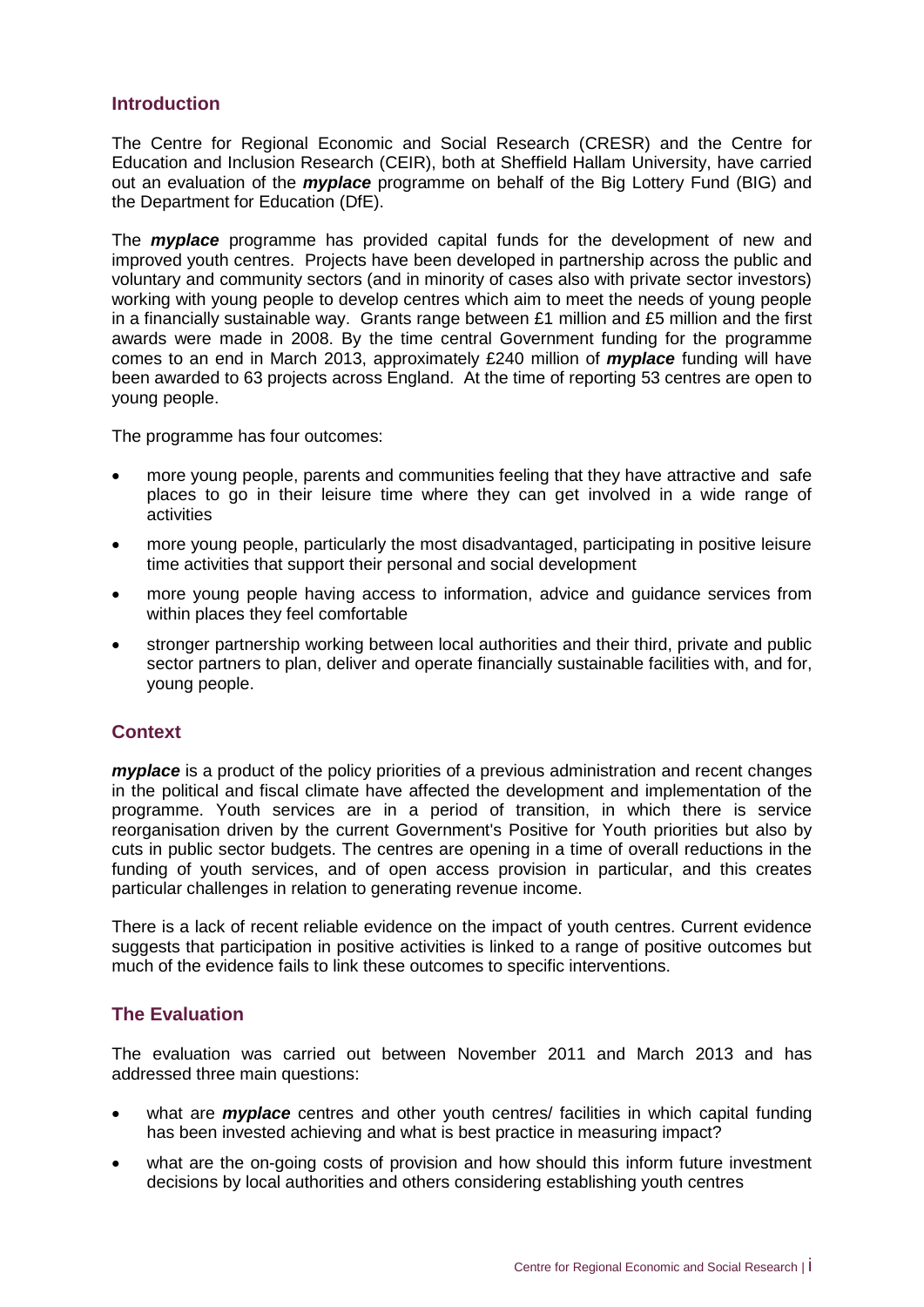how are *myplace* centres and other youth centres/facilities in which capital funding has been invested generating income and what are the lessons for revenue planning in the future by local authorities and others considering investment in youth centres/ facilities?

The evaluation has adopted a mixed-methods approach, including interviews with Big Lottery Fund staff and analysis of programme data held by BIG; two surveys of *myplace* centres, conducted in March and December 2012; longitudinal surveys of young people attending *myplace* provision and a sample of young people living in areas that have not had *myplace* investment - carried out in two waves over the periods March to July 2012 and December 2012 to January 2013; case studies of ten *myplace* centres each involving interviews with staff, volunteers, trustees, funders and partner agency representatives as well as interviews and focus groups with young people, and collection of diary and photographic evidence; and focus groups with young people not attending *myplace* centres.

## <span id="page-5-0"></span>**Findings**

Findings are presented under the three main research questions.

**What are myplace centres and other youth centres/facilities in which capital funding has been invested achieving and what is best practice in measuring impact?**

#### **The buildings developed under the** *myplace* **capital programme are universally well received and facilities are generally of higher quality than those available to young people elsewhere**

The centres are an important symbol of commitment to youth provision at a time when there is widespread disinvestment in youth services. Young people participating in interviews and focus groups for this evaluation consistently praised the quality of facilities, often remarking surprise that they were 'allowed' to use them. Staff and partner agency representatives suggest that the buildings provide good environments in which to engage young people.

Young people were involved extensively in project planning and development and this has ensured that buildings are appealing to young people. There was widespread consultation at the planning stages, often involving surveys of large numbers of young people, which identified the need for new facilities for young people. Small groups of young people typically worked with architects to influence all aspects of centre design and fittings, ensuring that elements which are important to young people, such as space to relax and socialise, were included in the centres.

Applicants were encouraged by the Big Lottery Fund to consider the sustainability of centres from the outset but in some cases the desire to respond to the priorities of young people has taken precedence over other considerations such as functionality or the need to use the buildings for commercial activities which generate income. It is important that these competing priorities are given equal consideration at the outset of any future capital programmes.

#### *myplace* **centres are delivering a range of activities which are valued by young people, and which have attracted large numbers of young people, many of whom have not previously attended youth centres**

Investment in high quality youth facilities and activities attracts more young people to provision and they attend more often. It is estimated that at the time of reporting somewhere between 14,716 and 26,000 young people each week are attending the 53 centres that are open. Eighty one per cent of the young people surveyed at *myplace* centres had not been to a youth centre offering structured activities before attending *myplace* and between 85 per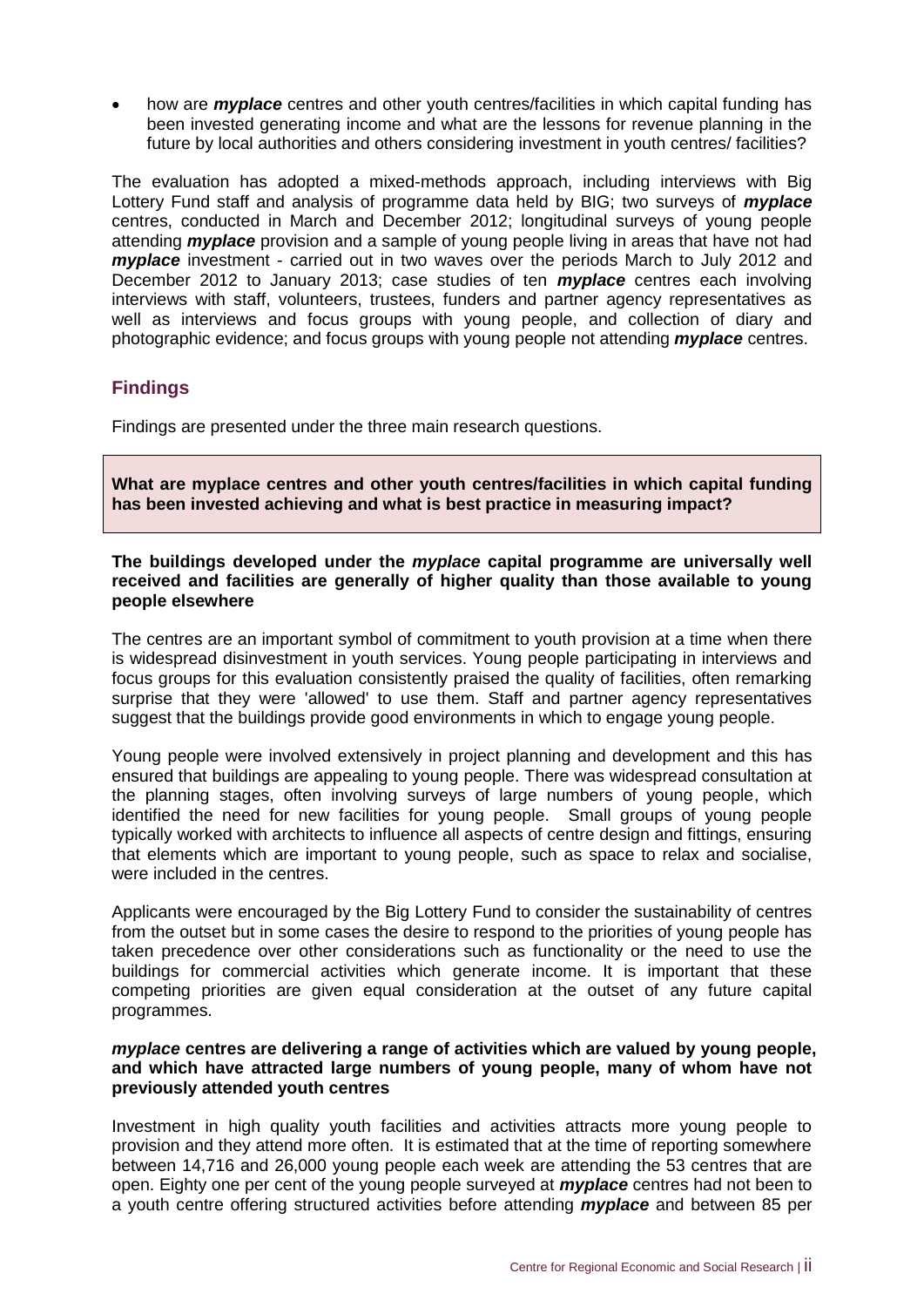cent (at baseline) and 86 per cent (at follow-up) of those in the *myplace* sample attended at least once or twice a week, compared to 55 per cent (baseline) and 57 per cent (follow-up) of those in the comparator group.

Young people particularly value flexibility in activities: the ability for young people to drop in and out of activities was an important factor in centres which had been successful in attracting high numbers of young people, and over-programming of activities was a criticism raised by young people who did not attend *myplace* provision, or who went infrequently. The ability to respond quickly and positively to young people's suggestions for new, or different, activities (within the constraints of the buildings) was also a factor of successful provision.

Young people are prepared to travel to access high quality youth provision. Forty two per cent of young people in the *myplace* baseline sample travelled for more than 20 minutes walking distance to get to the centre, compared to 28 per cent of those in the comparator group. Access to cheap public transport and safe routes of passage are important in assisting young people to get to provision; some centres had been able to negotiate reduced rates on local public transport networks, and another had co-ordinated volunteers to give lifts to young people on darker winter nights.

#### **Centres offer information, advice and guidance services but these are not accessed by the majority of young people attending** *myplace* **centres**

There is substantial variation across the *myplace* programme in the approach to structured information, advice and guidance (IAG) services. Case studies have included examples of centres where a range of services are co-located within *myplace* centres to provide a onestop shop facility. There are also centres where there are no formal IAG services on-site. The majority of providers reported at the baseline survey stage that they provide a range of services including careers advice/ mentoring (91 per cent), vocational training (90 per cent), health services (90 per cent), alternative education (70 per cent), further education (61 per cent), counselling (58 per cent) and financial advice (51 per cent). However the interim report also highlighted the withdrawal or reduction of services from some centres in the context of reductions in public sector funding.

Detail on the use of services was gathered through the follow-up centre survey which identified the numbers of young people accessing these services on a weekly basis. This suggests that between two and eight per cent of the young people attending *myplace* provision are accessing IAG services on a formal basis, although the numbers receiving informal advice and guidance from youth workers may well be substantially higher.

This has important implications for assessing the impact of the programme. The evaluation has highlighted examples of individuals whose lives have been changed substantially by their engagement with youth provision, and it is likely that there are many more young people with life changing stories to tell and who will include some of the most disadvantaged young people such as those with disabilities or young people experiencing homelessness (*myplace* includes provision for both of these groups). The relatively low numbers of young people (as a proportion of overall attendees) accessing formal support such as IAG means that there are currently not enough of them to impact on outcomes at the programme level. However, the numbers of young people accessing services are likely to increase as the numbers of young people attending the centres continues to rise.

#### **Young people would like to be more involved in decisions about their youth centres**

There was extensive involvement of young people in the planning and development stages of the *myplace* programme and the majority of *myplace* providers responding to the baseline centre survey reported that they involved young people in decision making across all aspects of the centres. However, only 38 per cent of young people participating in the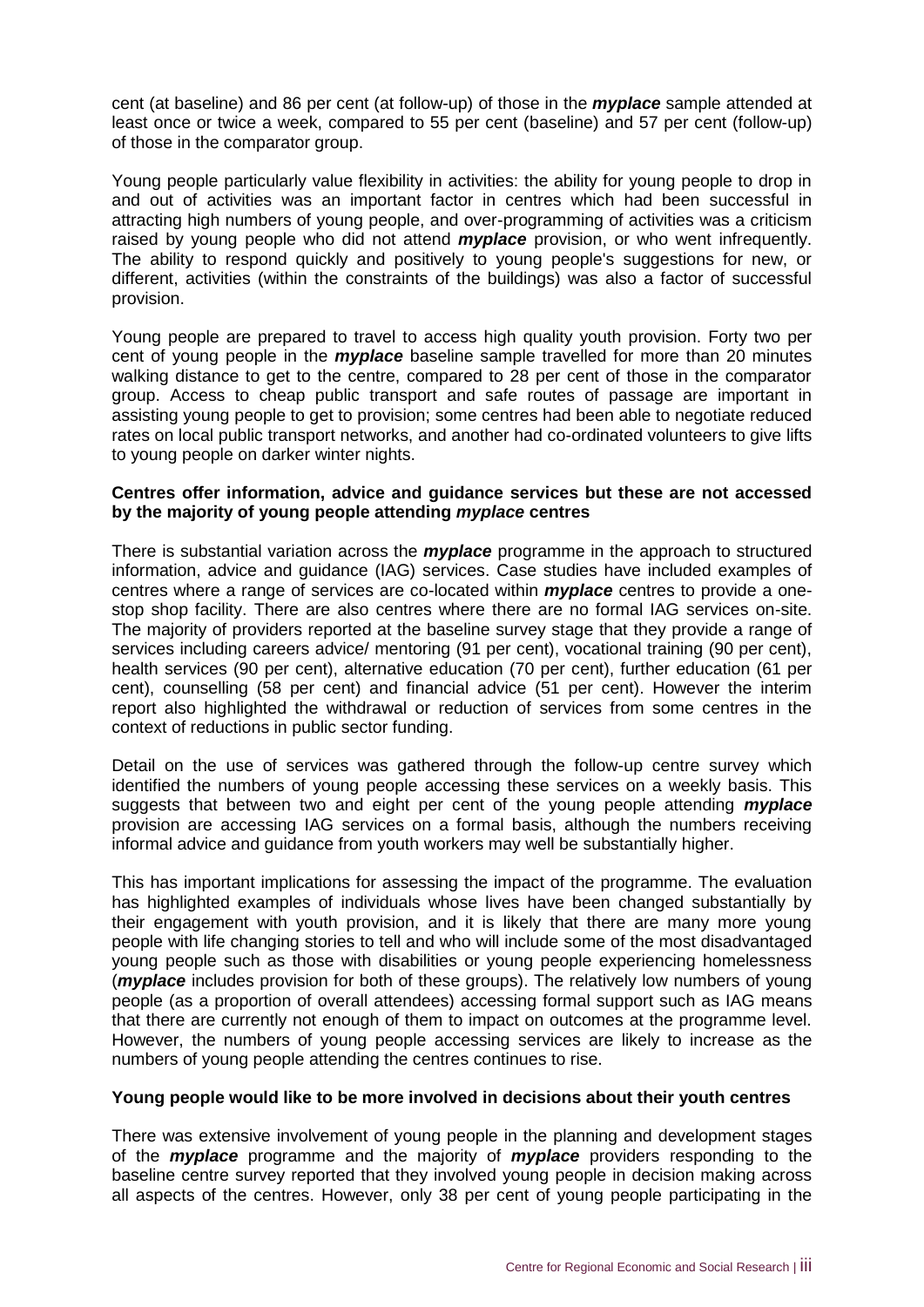*myplace* follow-up survey said that they had been involved in decisions about their centre and 66 per cent said that they would like to be more involved in decisions that affect how their centre looks or works.

Strategies which engage young people in a range of ways, including informal discussions, and formal structures such as boards and management groups, are successful in ensuring that young people have influence on decision making. Where young people had been involved in decisions they were confident that their opinions had been taken seriously: 91 per cent of those who had been involved in decision making at *myplace* centres reported that they agreed or strongly agreed that their views or opinions about how their centres looks or works have been taken seriously.

#### *myplace* **is associated with a range of positive outcomes for young people, and in two areas the evaluation has been able to identify a positive programme impact: exercise and enjoyment of school**

Statistically significant difference in outcome change between young people in the *myplace* and comparator samples is the best available measure of the impact of the programme. There was a statistically significant<sup>2</sup> change of 7.5 percentage points between the *myplace* and comparator samples on the proportion of young people reporting that their enjoyment of school had increased, indicating that the *myplace* programme has had a positive impact on this outcome.

The numbers of young people in the *myplace* sample reporting that they exercised at least once a week stayed constant between the baseline and follow-up surveys in the *myplace* sample, whereas numbers fell between the two waves in the comparator sample. There was a statistically significant change of 6.3 percentage points between the two samples, indicating that the *myplace* programme has also had a positive impact on this outcome.

These differences were greater for some sub-groups within the *myplace* sample indicating that these groups have experienced greater levels of improvement. On the enjoyment of school measure the differences were greater for young people involved in decision making (compared to the comparator sample), males (compared to males in the comparator sample), young people attending centres that are predominantly open access (compared to those attending centres with a higher proportion of targeted provision), and young people attending larger centres (more than 500 attendees per week) (when compared to smaller centres). There was a particularly large difference in the change between young people in the *myplace* sample who identified themselves has having a disability when compared to those without a disability but the low number of disabled respondents in the sample (18) means that this finding needs to be treated with caution.

On the exercise measure young people who attended predominantly open access centres (compared to those with more targeted provision) and young people who attended centres with more than 500 attendees per week experienced greater change. There was also a moderate difference in change between young people with a disability when compared to those without a disability, but again the small numbers in the sample mean that this finding needs to be treated with caution.

There are explanations for the positive impact of the programme on these outcomes. For enjoyment of school, there is an emphasis in supporting young people's engagement with school and learning through alternative curriculum provision, and supporting those young people disengaged or excluded from mainstream school. This focus has contributed to lower

 2 95 per cent confidence levels were applied. The Mcnemar test was applied to identify statistically significant change between baseline and follow-up questionnaires within the *myplace* and comparator samples. The statistical significance of the difference in change between the *myplace* and comparator samples was estimated using the z-test for proportions.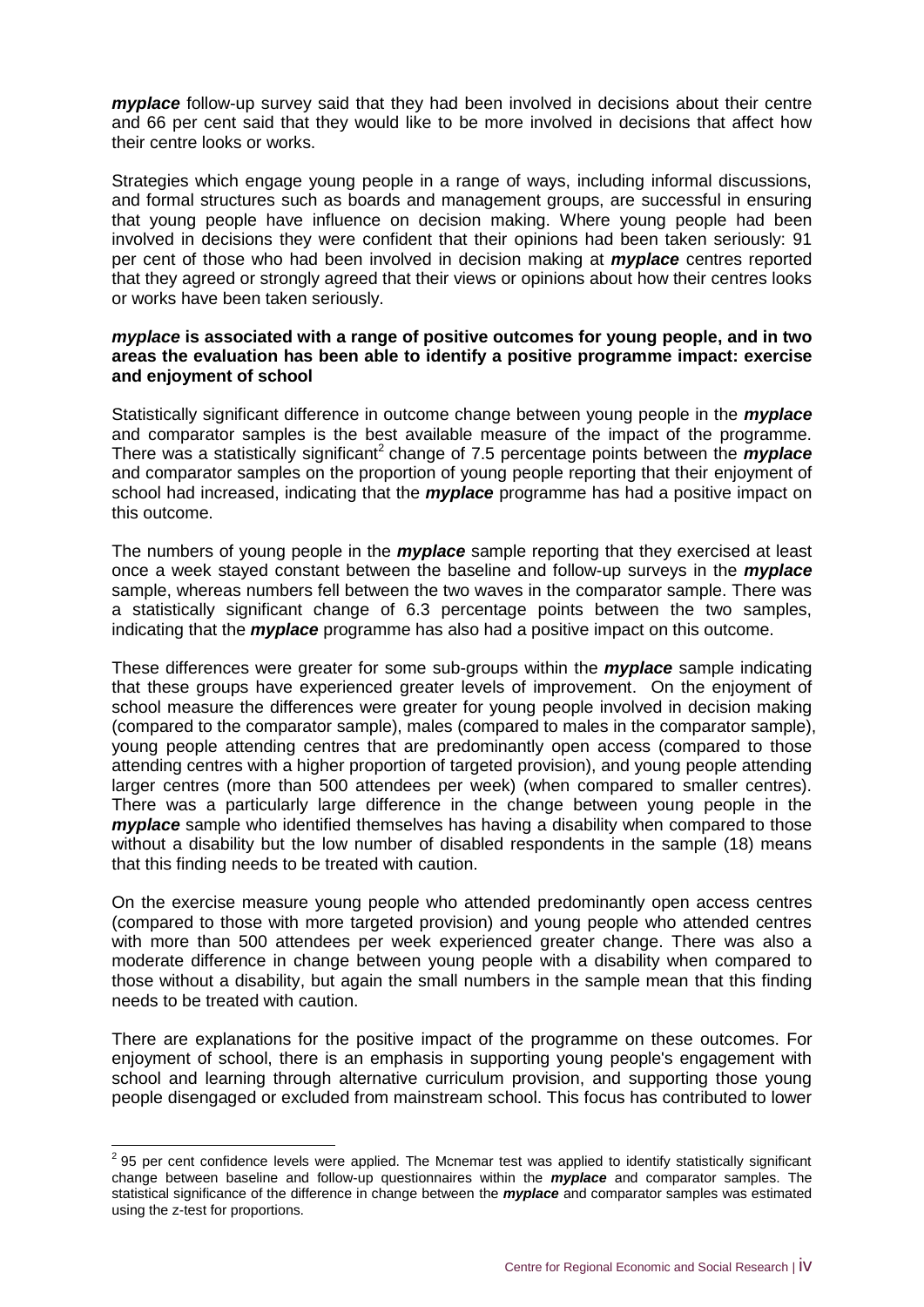scores for the *myplace* group at the baseline stage and greater opportunity for positive change. For exercise, the provision of high quality sport, leisure and recreation opportunities is a key objective of many centres and it seems logical that young people attending these centres would use these opportunities to exercise more regularly.

There were a range of other positive outcomes for young people attending *myplace* provision including less engagement in anti-social behaviour, and improved attitudes to the local community and peer relationships but the differences between the *myplace* and comparator samples in changes in these outcomes were not large enough to be statistically significant and so cannot be attributed to the programme.

Young people also reported a range of benefits from attending a centre. They identified benefits associated with their attitudes to education and learning and frequency of exercise, but also suggested that attending a *myplace* centre had improved the way they felt about their communities, relationships with their peers, their confidence about the future and their overall life satisfaction.

#### **The evaluation has not been able to identify impact in relation to aspirations and confidence and well-being; this is because young people scored highly on these measures at the baseline stage and so capacity for change is low**

Questions used in this evaluation to assess outcome change in relation to aspirations and confidence are based on the assumption of 'deficit' – i.e. that young people attending youth centres may be lacking in aspiration or confidence and score lower than other young people on these measures. It is also assumed that the benefits associated with attending youth centres will result in improvements in these measures. This has not proved to be the case in this evaluation. Young people in the *myplace* sample scored highly on these measures at the baseline stage, and for some indicators in these themes young people in the *myplace* sample had higher scores at the baseline stage than those in the comparator sample. Thus the likelihood of centres delivering improvements in these outcomes is low.

There are a number of potential interpretations to this finding: it may be that young people in the *myplace* sample have already benefited from attending the centres and thus have higher levels of confidence and aspiration, or it may be that open access youth centres are more likely to attract young people who have high levels of aspiration, confidence and wellbeing, or that the young people who participated in the survey were more likely to have these attributes.

There are additional issues associated with the measures used to assess outcome change in the well-being theme (which include the Warwick-Edinburgh Mental Well-Being Scale and the Rosenberg Self Esteem Scale). Although these are reliable and tested measures of wellbeing they appear not to have translated well in the context of this evaluation. Key issues include the different contexts in which the surveys have been administered in the *myplace* and comparator areas, and the fact that outcomes have only been measured at two points in time, and with a short interval between survey waves.

#### **There is insufficient evidence on the impact measurement practices of youth centres but it appears that practice is limited, and there is a need for capacity building in this area**

Some centres, particularly those engaging with very disadvantaged groups such as homeless young people, use tools such as Outcome Stars to measure the distance travelled of their clients. Other centres have used Social Return on Investment (SROI) methodologies to demonstrate the impact of their work. However, despite the plethora of tools available to centres, it seems that most are not undertaking impact assessment work. Barriers include capacity and confidence, and there is a need to share best practice in this area.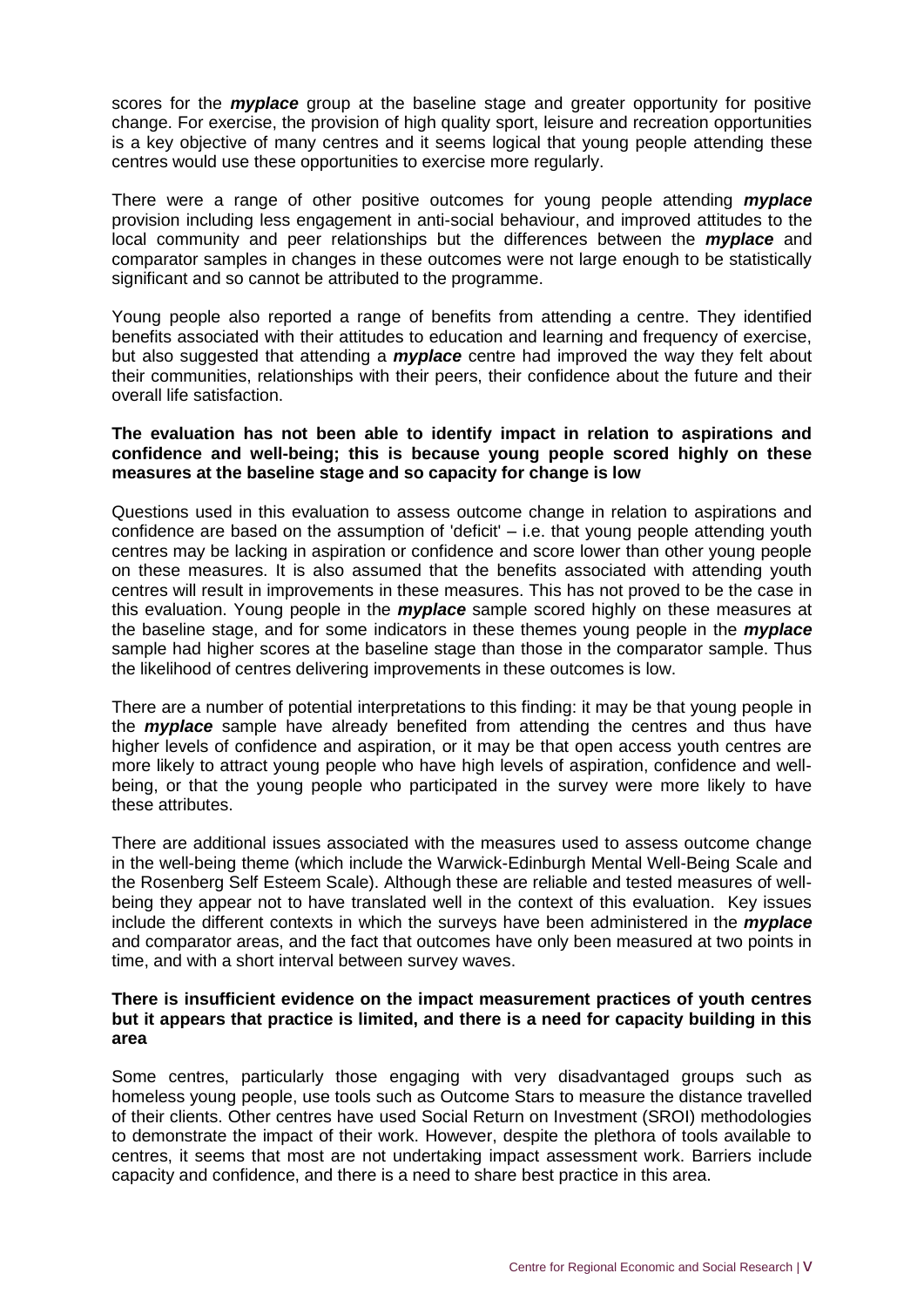#### **What are the on-going costs of provision and how should this inform future investment decisions by local authorities and others considering establishing youth centres**

#### **Operating costs appear high and current values low, but the programme was not designed for economy and the assessment has been carried out at a very early stage**

The average *myplace* capital grant was £3.757 million, ranging from £1.189 million to £5.000 million. For every £1 of *myplace* funding an additional £0.24 came from other sources, with an average of additional funding at £0.916 million per centre<sup>3</sup>.

Table 1 outlines income and operating costs<sup>4</sup> for *myplace* centres.

#### <span id="page-9-0"></span>**Table 1:** *myplace* **centre income (2011/12) and operating costs (2012/13)**

|                           | Average (mean) | <b>Maximum</b> | <b>Minimum</b> |
|---------------------------|----------------|----------------|----------------|
| Income (2011/12)          | £451,176       | £1,094,738     | £28,410        |
| Operating costs (2012/13) | £520,227       | £1,453,326     | £32,000        |

Source: *myplace* provider survey (December 2012) Base: 22 (income); 28 (operating costs)

The current assessment of operating costs suggest that the annual cost per young person attending *myplace* provision is £1,340, with upper and lower estimates of £1,880 and £1,040 respectively. It should also be noted that this is the cost per individual young person, not per attendance, or per hour. Accurate data on the frequency or duration of attendance amongst young people attending *myplace* centres is not available. However, amongst respondents to the *myplace* baseline young people's survey, 85 per cent attended at least once a week.

Net additional impact has been identified in relation to two outcomes:

- enjoying/ have enjoyed school or college
- engaging in exercise at least once a week.

Based on estimates of the numbers of young people attending *myplace* provision (for 40 open centres) this equates to an additional 1,170 young people enjoying school or college, and an additional 990 young people engaging in exercise at least once a week, over the six months for which outcome change has been assessed.

The monetised value of the net additional impact is between £305,500 and £729,400. This comprises

- monetised net present values for enjoying school or college: based on assumptions that one per cent and ten per cent of young people who now enjoy school or college will go on to achieve higher attainment (giving values of £15,000 and £149,600 respectively)
- present value for the 990 additional young people engaging in exercise at least once a week: £257,600 (based on annualised unit value of £270, derived from the cost of a weekly exercise class)

<sup>-</sup> $3$  Correct up to 7<sup>th</sup> February 2013

<sup>&</sup>lt;sup>4</sup> Operating costs are defined as the costs of running and maintaining the buildings and facilities, and the delivery of activities and services.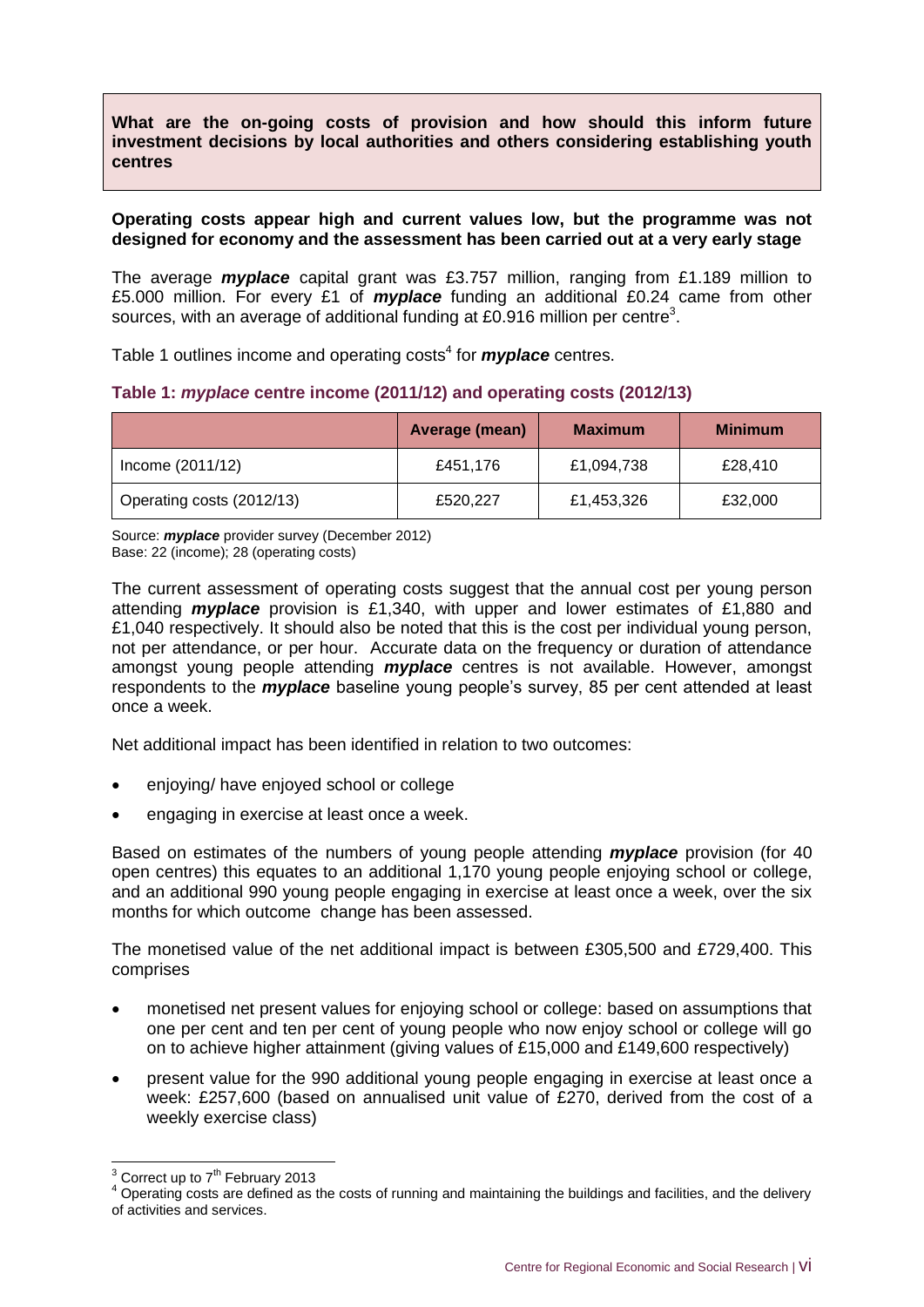cost savings to the NHS of £32,900 associated with a prevention of one per cent of young people taking weekly exercise becoming obese; if 10 per cent of young people taking weekly exercise were prevented from becoming obese this increases to £322,100.

This estimate of costs and values has been carried out very early in the programme. Many centres are newly open and it can be anticipated that if the numbers of young people accessing provision continue to rise, unit costs will fall. It may also be that additional outcomes are observed over time, and as such the assessment of values is conservative.

These findings need to be taken in the context of the programme's objectives. The ambition to provide 'world class' youth facilities has produced large, high quality buildings with facilities which are unparalleled elsewhere in their localities. The emphasis too on engaging young people in the design of centres may have contributed increased costs at the start-up stage. The investments have contributed to improved facilities, and have encouraged more young people to attend youth centres more often. There is also some evidence that the high quality specifications are important in attracting investors, and leverage ratios may also improve if centres develop strategies for building new revenue streams.

#### **Investing in high quality centres means that more young people benefit from increased opportunities to access positive activities**

This suggests that in the context of meeting Positive for Youth priorities, which include supporting young people to be healthy, achieve in education, and have access to personal and social development opportunities, investment in high quality open access provision offers the potential to provide these opportunities to much larger numbers of young people than is currently the case.

There are potential opportunities for increased economy in new capital projects. In some cases building running costs have been much higher than anticipated and ensuring that buildings afford flexibility, and that fixtures and fittings are selected for their cost and ability to withstand the wear and tear associated with everyday use, as well as for their appeal to young people, should be considered in any new projects.

**How are** *myplace* **centres and other youth centres/facilities in which capital funding has been invested generating income and what are the lessons for revenue planning in the future by local authorities and others considering investment in youth centres/ facilities?** 

**Strategies for income generation are context specific and depend on the nature of youth centres, what else is available locally, and the priorities of the public and business sectors**

*myplace* centres are pursuing a range of income generation strategies. The evaluation has identified four funding models which are used by centres to generate income:

- *charging people to use the centre*, including charging young people to use the facilities available and charging the general public (including businesses) to hire space and use facilities
- *local authority funding* a minority of centres are embedded in statutory budgets and receive most of the income they need from the local authority
- *reliant on non-commercial income*, which includes generating income from public sector grants and contracts, and grants from charitable trusts and foundations; and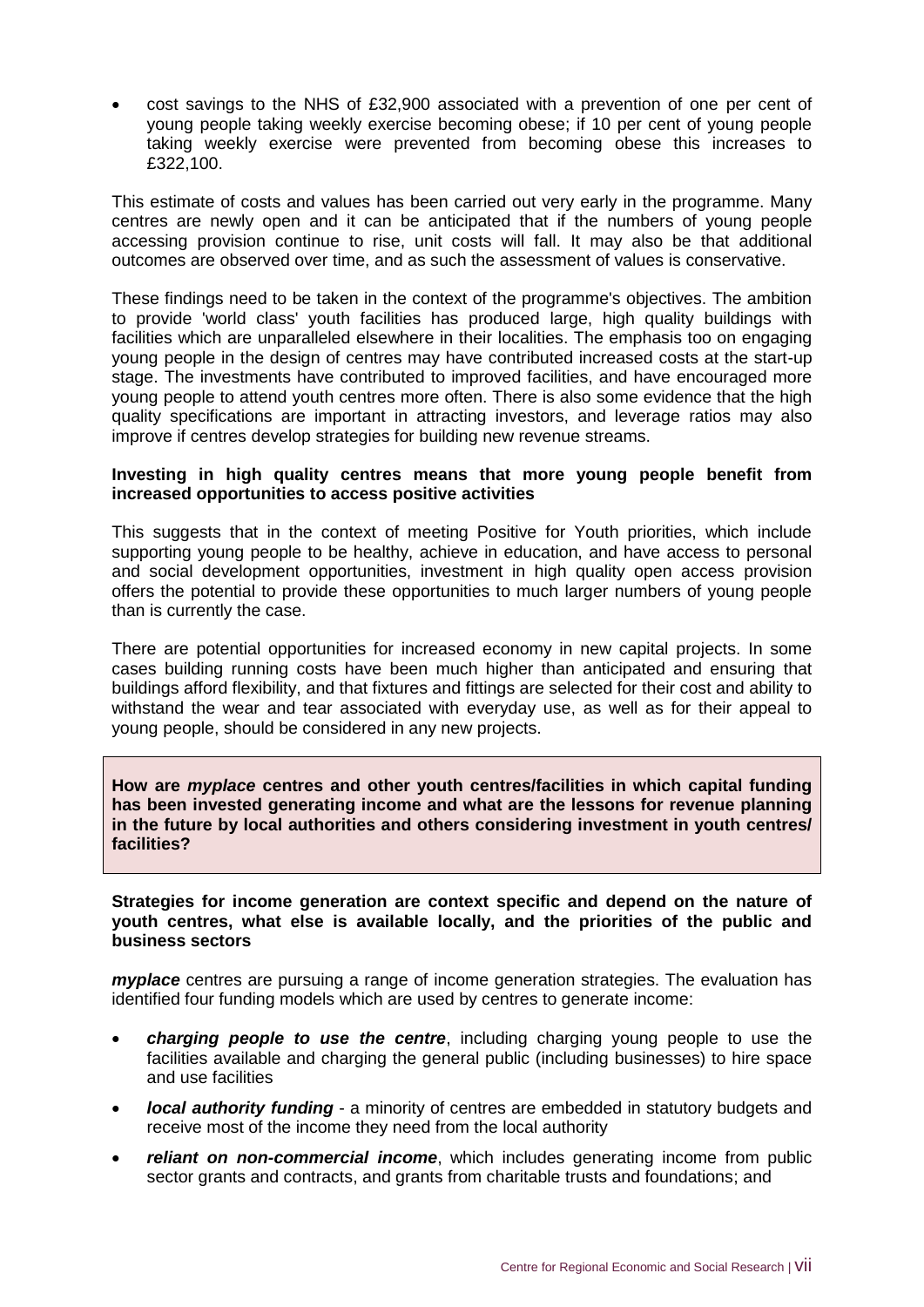*sponsorship from business*, a minority of centres have been able to attract major investment from business to supplement other income sources.

#### **Centres which are reliant on public sector and non-commercial income are most vulnerable financially in the long term**

Analysis of financial sustainability by type of funding model suggests that survey respondents in those centres which rely on local authority and non-commercial income are less likely to report that they have secured sufficient income to cover their operating costs for two years or more, and less likely to be confident in their ability to generate sufficient income in the next five years. In contrast, respondents in centres which have more control over their income sources - i.e. those that generate substantial proportions of income from charging for services or business sponsorship - are more likely to report confidence in their financial sustainability. Examples include the four *myplace* centres developed by Onside, which have generated up to 50 per cent of their income through business sponsorship, and the OPEN centre in Norwich which has developed commercial activities including conferencing facilities; secure storage space and a venue for live music performance.

This suggests that local authorities and others investing in youth facilities need to consider the potential for commercial activity and private sector investment. Evidence suggests that there is scope for charging people to access activities and facilities, although subsidies remain vital to attracting young people and income from charges to young people makes up only a small proportion of total income in centres. Similarly, there is scope for letting out rooms and facilities, or for using centres to host events, although the nature of these will depend on local circumstances and the opportunities afforded by the buildings. The evaluation did not uncover any evidence to suggest that commercial activities acted as a barrier to youth engagement, although there were tensions sometimes when young people did not understand why they could not access buildings at certain times. Involving young people in discussions around commercial activities offers a way to address these tensions. But clearly the balance between meeting the needs of young people and commercial activity needs to be maintained, and centres which fall at either end of the spectrum may either be unsustainable financially or will not be acting as youth centres in the generally understood sense.

A small number of centres in the *myplace* programme have been successful in attracting substantial investment from business, and the lessons learnt from these centres have been applied to the development of capital provision elsewhere in non-*myplace* local authority districts. Lessons include engaging investors early, having a local business champion, and using public sector investment to lever in additional monies.

#### **Centres are reliant on local authority funding**

<span id="page-11-0"></span>Centres are unlikely to be sustainable without long term financial commitment from local authorities. This message emerges strongly from the case studies and is reinforced by responses to the provider survey. In 2011-12 almost two fifths of the centres were dependent on the local authority for at least 40 per cent of their income, with an average contribution from local authorities of 48 per cent of overall income. It is unlikely that centres will be able to replace this income entirely with other funding sources and the long term sustainability of youth centres is therefore linked to local public sector funding priorities.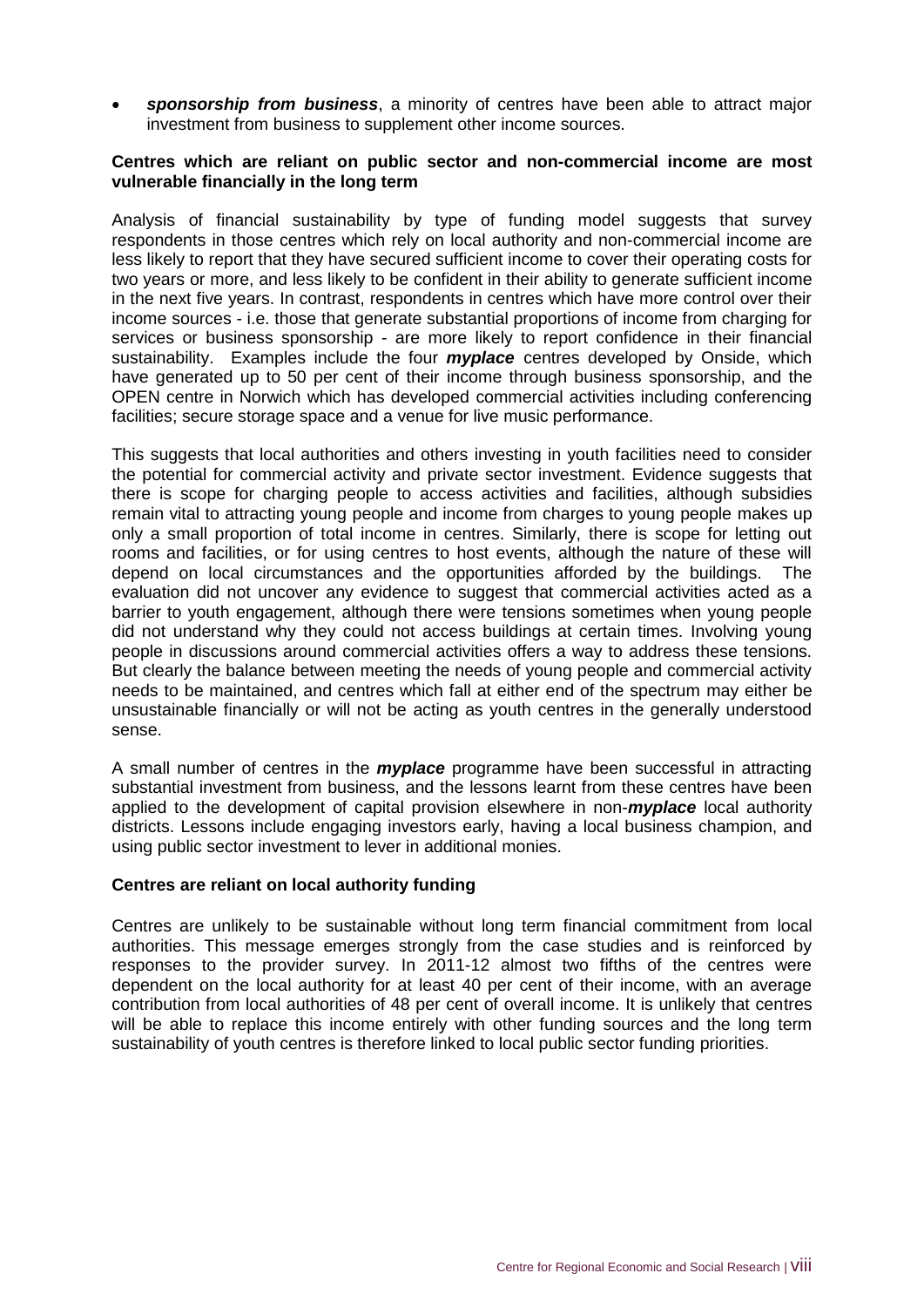#### **Recommendations**

#### *Delivering provision*

 Open access provision offers the potential to deliver targeted support to young people, and providers and commissioners need to consider the balance in youth centres between social activities, which attract young people to provision, and access to services, which may help young people to achieve improved outcomes.

At the Culture Fusion centre in Bradford, delivering services in an environment in which young people are comfortable and in which there is a wide range of activities has been important in improving access to mental health services for young people.

- Centres need to develop marketing strategies which promote their activities to young people and provide opportunities for them to engage informally in activities and events. These might include engagement with local schools and other youth centres (for instance, offering open days or taster sessions), use of social media to promote and review activities; and involving young people in promotion events and activities. The Parkfield centre in Torbay has involved young people in promoting the centre through schools.
- Centres need to be able to respond flexibly to the priorities of young people. This will sometimes mean changing activities, or varying opening hours according to the needs of young people. The Blackburn Youth Zone offers up to 25 different activities at each of its open sessions, allowing young people to choose which activities they are involved in, and to maintain interest by participating in a range of different pursuits.
- Centres need to have in place a range of skills which include not only working with young people, but also skills in partnership working, enterprise activity and facilities management. It is inappropriate for youth workers to take on all of these tasks and the scale of *myplace* provision demands that specialist skills and resources be in place.
- Centres need to review their strategies for involving young people in decision making, with a view towards sustained and meaningful engagement of young people in decision making across all aspects of provision, including potential commercial activity. Examples of youth-led centres include those which offer a range of opportunities

At the Parkfield centre in Torbay, young people have been given training to help them undertake their role as Youth Management Board members and young people are involved in discussions about when the centre is open for young people, and when it is used for other activities which generate revenue income.

for young people to be involved and supported in decision making through informal discussions as well as formal representation on management groups and boards.

The Pegasus Theatre Trust in Oxford has a members committee which is open to all young people involved in activities at the centre. Young people involved in the committee are involved in staff recruitment, marketing of the centre, planning and programming of activities and shows, and produce an annual magazine. There are two seats for young people on the Board of Trustees (with full voting rights) and an adult Trustee has responsibility for young people's governance.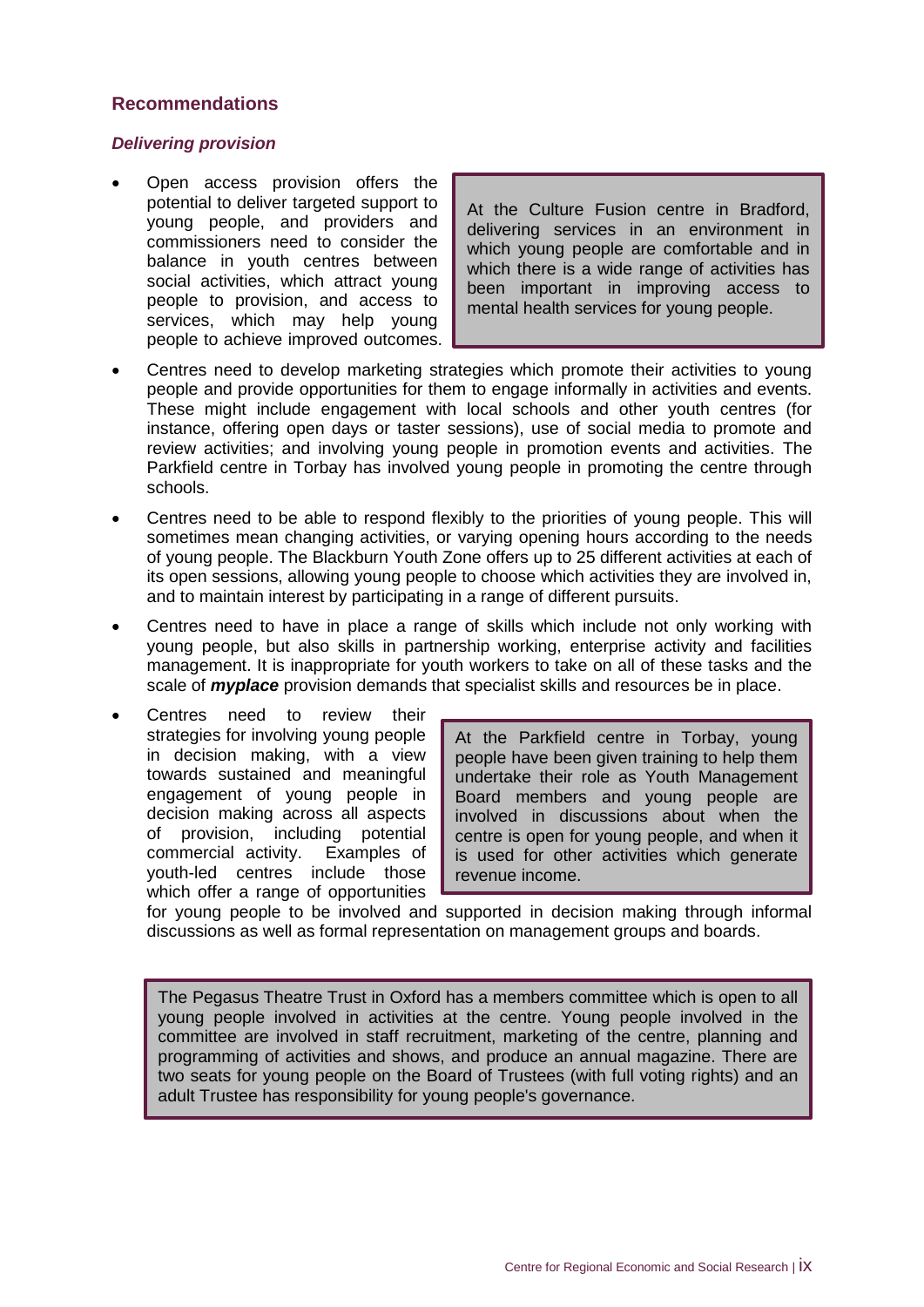- Young people report that the relationships they develop with adults at *myplace* centres are important in creating positive and welcoming environments in which they feel respected, and they value the support they get from *myplace* centre staff. The role of youth workers in these centres is vital. However, some centres are not fully staffed, and there is a need for centres (and their funders and commissioners) to ensure that their staffing strategies support continuity and stability in these relationships.
- Volunteers are vital for project viability but should not been seen as a cheap option. Strategies for attracting, and managing, volunteers need to be in place and resourced to ensure that volunteers are supported to deliver positive experiences for young people.

#### *The costs of provision*

- Local authorities should recognise the potential for open access provision to offer positive activities to large numbers of young people and maintain a commitment to contributing towards the costs of open access youth centres as part of wider strategies to deliver the Positive for Youth agenda.
- Centres need to be able to demonstrate the on-going costs of provision to potential investors; this requires that they collect robust data on the numbers of young people engaging in activities.
- Close scrutiny of the on-going costs of maintaining the provision would be beneficial, in particular in determining the impacts of increases in user numbers, the costs associated with maintaining the buildings, and the unit costs associated with centres when they run at full capacity.

#### *Revenue Funding*

- Centres need to develop innovative and robust strategies for generating revenue and diversifying income; charging policies offer some scope for raising revenue but are dependent on the nature of facilities and activities on offer, and subsidies are crucial in attracting young people to provision.
- Centres need to further explore the prospects for engaging private sector investors; some centres have developed skills in this area and there is potential for sharing best practice across the *myplace* centre network and beyond.
- Local authorities need to consider maintaining a contribution to open access youth centres, in the context of an overall mixed portfolio of funding; and local strategies for youth provision

Blackburn Youth Zone has been developed on the basis of the Onside funding model. The typical model is 40 per cent from public sector funding (local authority), 10 per cent from young people (membership and fees), 25 per cent from the private sector and 25 per cent through grants and trusts. Blackburn Youth Zone has exceeded expectations in relation to private sector funding and now aims to generate 50 per cent of its revenue through private sector contributions.

should support *myplace* centres in their efforts to generate revenue income by brokering engagement with schools and other statutory providers.

## <span id="page-13-0"></span>**Measuring Impact**

 There is a need for policy makers to continue to develop the evidence base on the impact of youth centres, particularly in relation to the longer term impacts of engagement. A longer term longitudinal study would be valuable in increasing understanding of the relationships between short term attendance at youth centres and longer term benefits such as improved attainment. We would caution against assuming these longer term benefits accrue for all young people attending youth centres as on the basis of the evidence presented here the numbers benefitting are likely to be small.